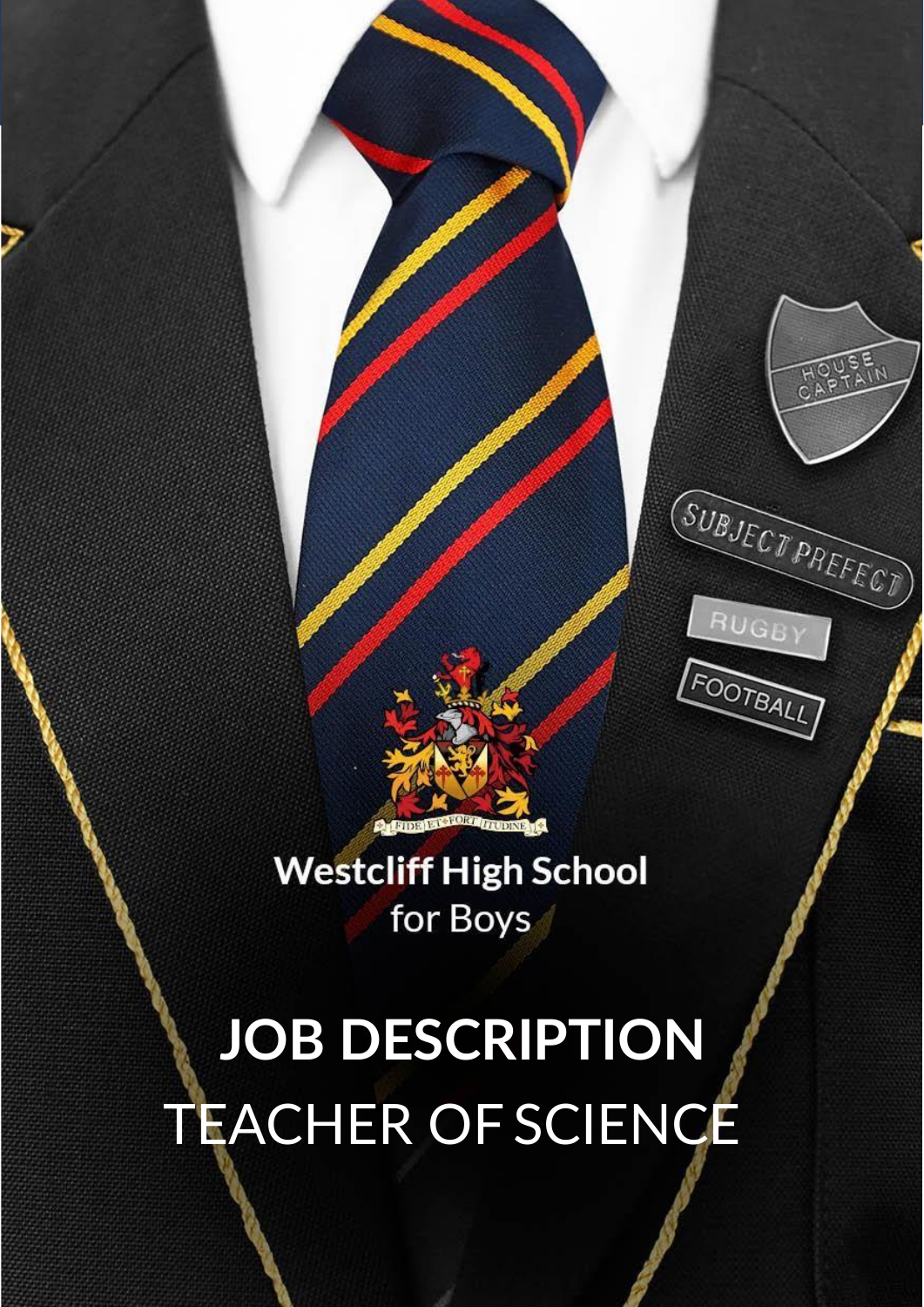## **Westcliff High School for Boys**



### **INTRODUCTION**

The Science Department at Westcliff High School for Boys (WHSB) has been a strong Department for many years supported by a strong team of both specialist teachers and technical staff. We have had consistently good results at GCSE and A Level, with the department obtaining 90% Level 7- 9 at GCSE in 2019. The department has grown considerably over recent years and currently runs twenty one groups at A Level.

The Science Department also plays an important role in the extra-curricular life of the School. The Department offers a variety of additional clubs which students can attend, aimed at supporting those in need or extending the more able. We have a particularly effective mentoring scheme, in which Year 12 and Year 13 students mentor those lower down the School. Pupils in Year 11 and Year 13 will sit such competitions as the Biology Challenge and Biology Olympiad organised by the UKBC, and students often progress to the follow-on rounds at all levels. We also offer our students the opportunity to visit CERN in Geneva and the Sizewell B nuclear power station. The Department also runs a three-day residential trip for Year 12 students to Bristol ChemLabS, offering our students the opportunity to undertake undergraduate level practical work and lectures.

## **ACCOMMODATION AND FACILITIES**

The Science Department is well-equipped and is located within its own building which was recently completely renovated with state-of-the-art teaching laboratories. We currently use the AQA course textbooks at GCSE and A Level, with pupils each having their own copy.

Each of the Sciences have their own prep room which is managed and maintained by a dedicated technician for each science. The Department has prioritised the purchase of new equipment and materials to provide our students at each Key Stage with access to materials necessary for both the core, and supplementary practicals. We are also able to provide our students with advanced extension practical work having access to an abundant supply of apparatus and related appliances.

## **CURRICULUM**

In the Lower School (Years 7 – 9), pupils are taught by a single teacher covering the three sciences. Emphasis is placed on developing experimental and analytical skills in these formative years as well as the enjoyment of science and the encouragement of an enquiring mind. In Year 9 all pupils are taught by a subject specialist for each of the sciences which is coordinated by the KS3 Coordinator. At KS4, all pupils are entered for the separate sciences at GCSE following the AQA specification. At KS5 we also follow the AQA specification, with all students sitting final examinations at the end of two years of study.

At all divisions in Science, the Department devotes time to the development of examination technique and regularly assesses students so they are best placed to succeed at examination time.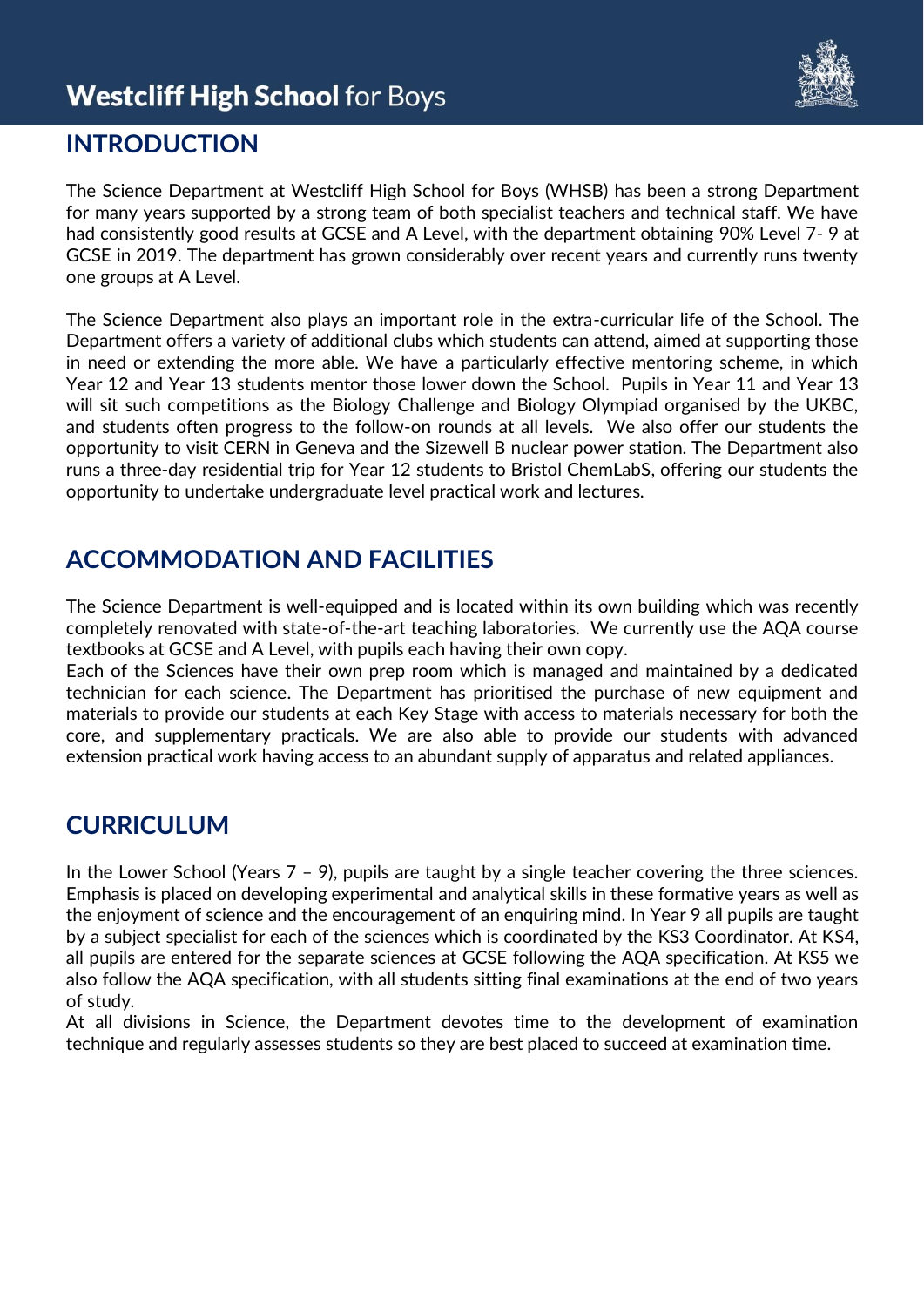

## **EXAMINATION RESULTS**

Results in all public examinations are outstanding at GCSE and very good at A Level, and those who choose to continue their science studies at University generally do so at established Universities, including the Universities of Oxford and Cambridge. The Examination Boards, used for public examinations, are AQA for GCSE and Advanced Level.

In the last three years of actual Summer examinations at Advanced Level, approximately 74% of candidates were awarded A\*-B grades, considerably higher than the national average. At GCSE, the Department achieved 45% Level 9s and 90% Level 7 – 9 in 2019.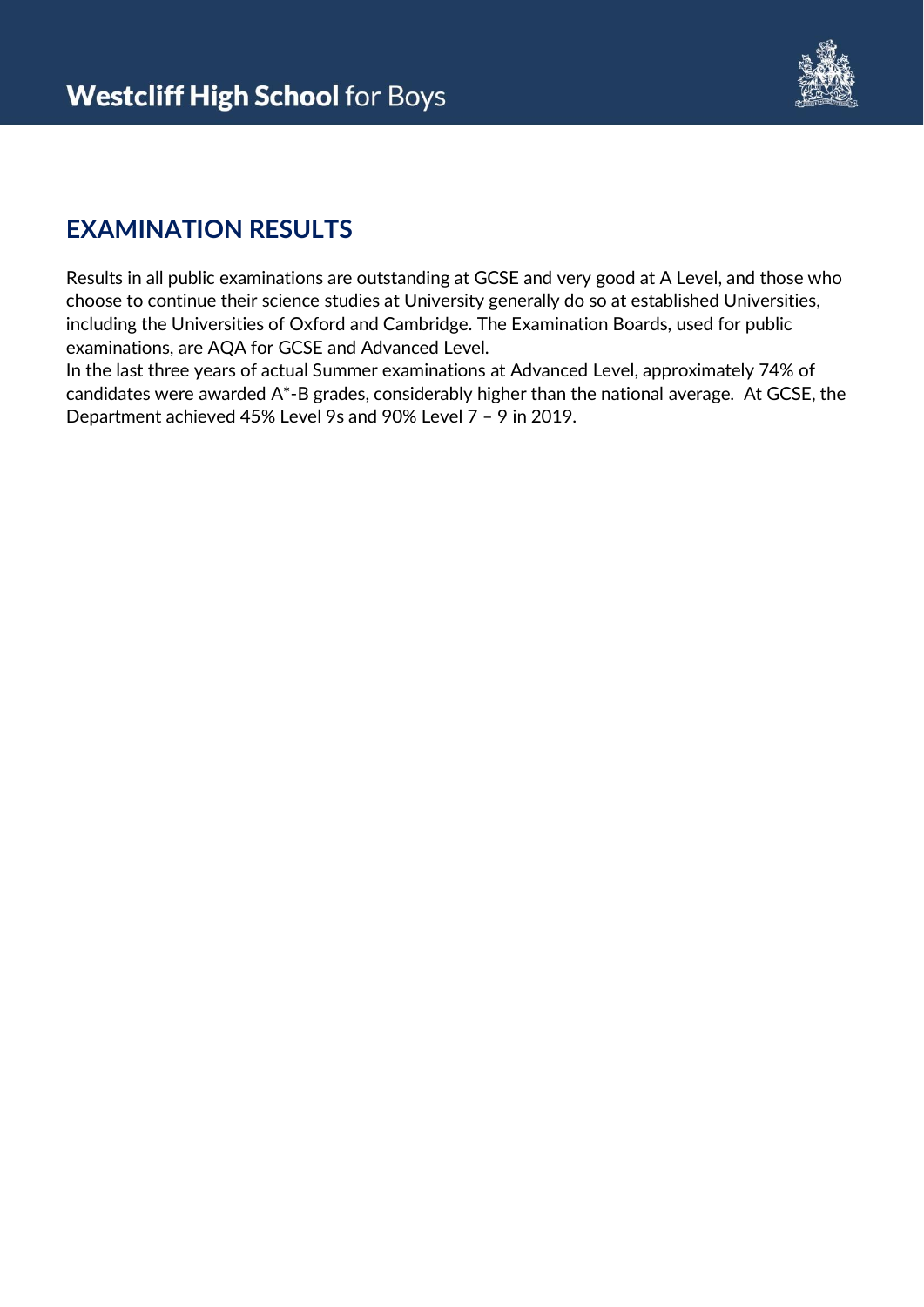

## **JOB DESCRIPTION**

### **TEACHER OF SCIENCE**

#### **Job Purpose:**

The teacher is required to carry out the general professional duties of a school teacher under the reasonable direction of the Head of Department and Headmaster and to perform such particular duties that from time to time which may reasonably be assigned him/her by the Headmaster. Teachers on the Upper Pay Scale (UPS) will be expected to make broader contribution to the School as a normal part of their work.

#### **Duties and Responsibilities:**

The following responsibilities are included in the professional duties which the teacher is required to perform:

#### **General Duties:**

- to support and promote the School's general purposes, ethos and Learner Profile;
- to be familiar with and respect and follow the School's Policies and Procedures;
- to maintain a good understanding of whole School Evaluation and Development Planning;
- to act as a role model to pupils through always being punctual and well prepared and to maintain appropriate professional relationships and an atmosphere conducive to learning;
- to attend School and Year Assemblies and to carry out a share of supervision duties in accordance with published rotas;
- to contribute actively to the maintenance of the School as an orderly community by upholding the provisions of the School's Rules and the Pupils' Code of Conduct;
- to maintain good order and discipline among the pupils, safeguarding their welfare both on School premises and when engaged in authorized activities elsewhere;
- to participate in staff and other meetings relating to the School's curricular, pastoral or administrative arrangements;
- to assist with covering or taking other classes as and when required (e.g. staff illness) and being available for examination invigilation;
- to communicate and co-operate on educational issues with persons or bodies outside the School as appropriate;
- to contribute to the extra-curricular life of the School as appropriate and attend and support School and House events wherever possible.

#### **Teaching:**

• to ensure that lessons are planned in appropriate detail (considering pupils' prior attainment) and are prepared and delivered in accordance with the Learner Profile, departmental Schemes of Work and regulatory standards, reinforcing the need for high expectations which inspire, motivate and challenge pupils;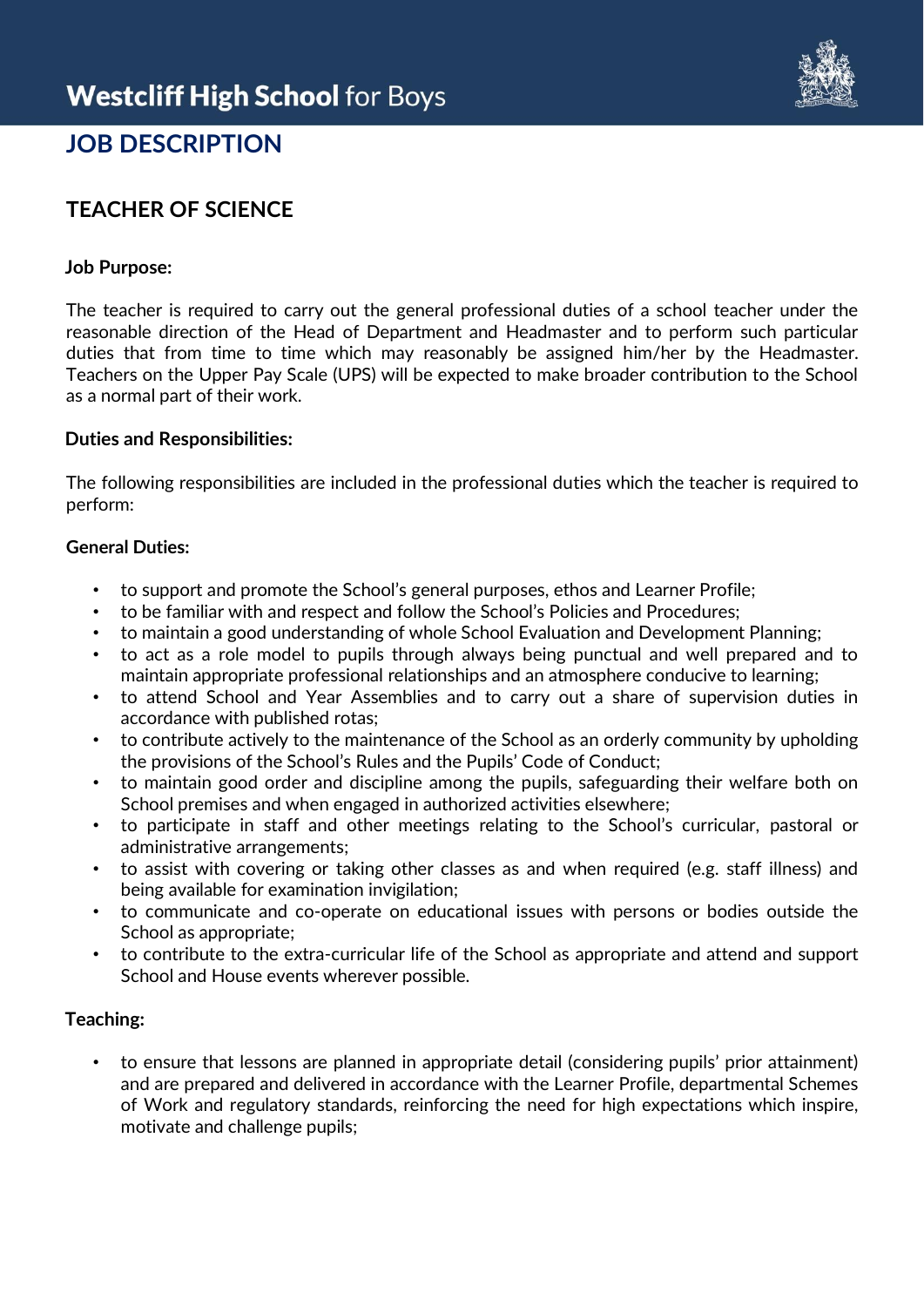## **Westcliff High School for Boys**



- to take account of pupils' educational needs (differentiating where appropriate), to teach in a manner appropriate to a Grammar School (as outlined in the School's Guide to Outstanding Teaching), including the setting and marking of work, to be carried out by the pupils in School and elsewhere (homework), according to agreed schedules;
- to assess, record and report on the development, progress and attainment of pupils in accordance with the School's policy, in order to ensure pupils fulfil their potential. This record of assessment should be available to the Head of Department or Directors of Studies on request;
- to regularly mark pupils' work, giving appropriate feedback and keeping records of marks;
- to provide mark lists, grading lists, written reports, internal comments or references relating to individual pupils as the School may require;
- to communicate with Head of Department and Form Tutor regarding the progress of individual pupils, as necessary;
- to attend Parent Evenings to discuss the progress of pupils and use such occasions to offer constructive advice on what pupils need to do to improve their progress;
- to participate, within the guidelines laid down by the Head of Department, in the evaluation and development of appropriate methods of teaching, syllabuses and materials, writing Schemes of Work as reasonably requested and contributing to the development of departmental policy;
- to assist with displays and publishing of pupils' work;
- to utilise ICT as an effective tool to aid teaching and other classroom resources as appropriate;
- to assist with departmental voluntary activities, societies, trips and initiatives.

#### **Pastoral Care:**

Teachers will act as Form Tutors under the direction of a Progress Leader and Head of School/Director of Sixth Form and they will**:** 

- be 'in loco parentis', responsible for the welfare of pupils in the Form and the first point of contact for those seeking help or guidance or wishing to express concern;
- take an interest in the personal circumstances and development of each pupil in the designated Form Group, in his/her happiness and security, and to be available for advice or consultation with parents as well as provide comments on Reports, and to handle correspondence;
- promote the academic progress and well-being of individual pupils and any Form Group, class or group, ensuring consistent feedback is given, which guides pupils. Discussing Reports and supporting self-evaluation activities with the designated Form Group;
- providing tutees with guidance and advice on educational, careers and social matters, monitoring their welfare and making relevant records and reports (including reference and personal profiles) in accordance with the School's policies. If necessary, directing pupils to sources of more expert advice on specific questions;
- ensure that the Form Group's Pupil Planners are kept up to date and to ensure they are used effectively by pupils including as a means of parent(s)/School communication;
- promote the Learner Profile and high standards of behaviour, attendance, punctuality and attitudes to work.
- ensure that pupils' dress and appearance conform to the requirements set out in the Code of Conduct;
- encourage pupils to develop their interests and talents through participation in extracurricular activities and the broader life of the School;
- discharge effectively a range of Form administrative duties.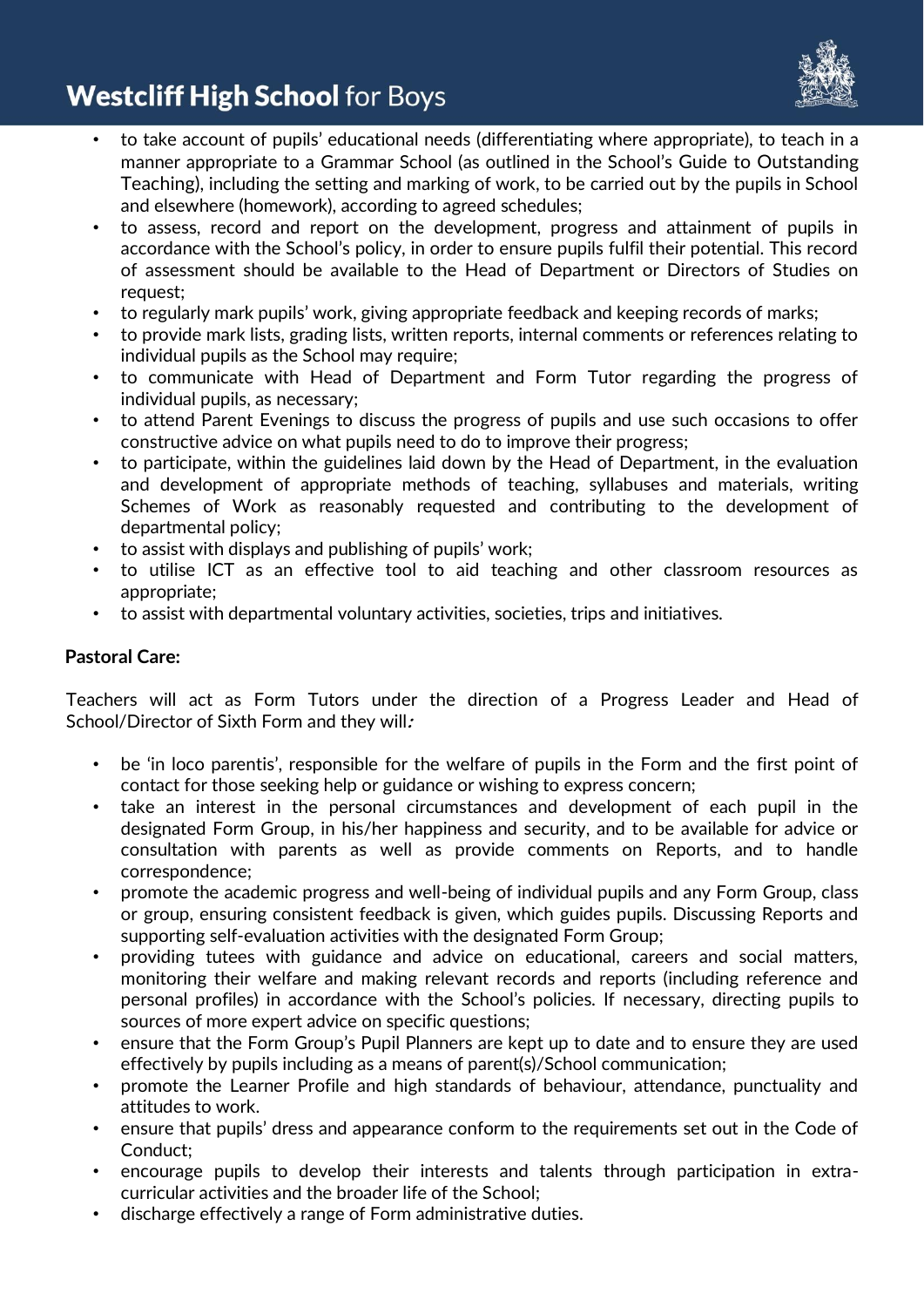

#### **Personnel and Continuing Professional Development:**

- to attend and participate in Staff INSET and training courses and events, as requested;
- to contribute, as requested, to the selection, appointment and professional development of staff, including the induction of new teachers;
- teachers on the Upper Pay Scale will be expected to make a greater contribution to the School's Appraisal and CPD arrangements as part of their normal working arrangements.

## **CONDITIONS OF EMPLOYMENT**

- The above responsibilities are subject to the general duties and responsibilities contained in the written Statement of Conditions of Employment (the Contract of Employment).
- The postholder is required to support and encourage the School's ethos and its objectives, policies and procedures as agreed by the Governing Body.
- To uphold the School's policy in respect of child protection and safeguarding matters.
- The postholder shall be subject to all relevant statutory requirements as detailed in the most recent School Teachers' Pay and Conditions Document.
- The postholder may be required to perform any other reasonable tasks after consultation.
- This job description allocates duties and responsibilities but does not direct the particular amount of time to be spent on carrying them out and no part of it may be so constructed.
- This job description is not necessarily a comprehensive definition of the post. It will be reviewed at regular intervals and it may be subject to modification at any time after consultation with the postholder.
- All staff members are required to participate in the School's Appraisal Scheme.